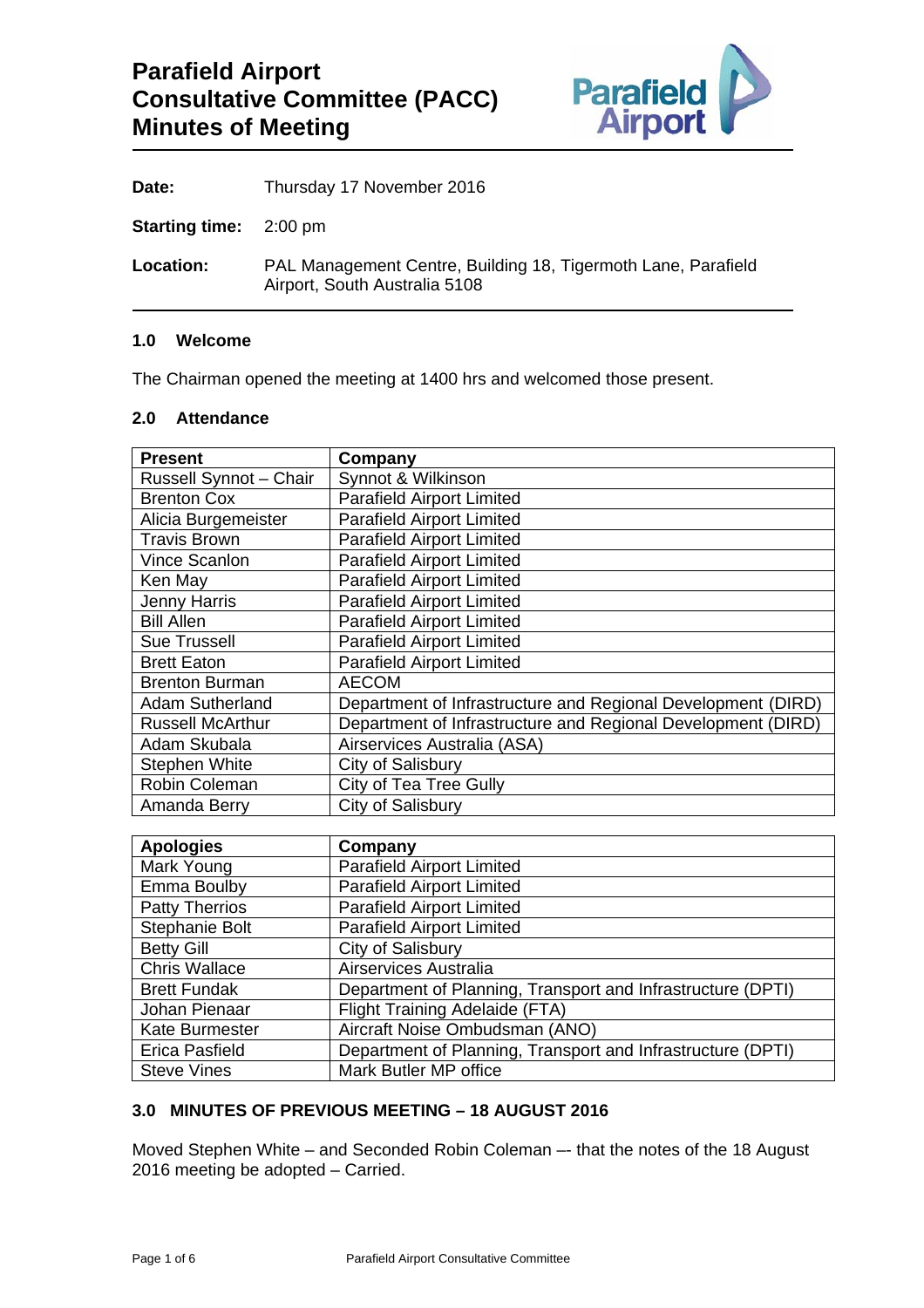# **4.0 CORRESPONDENCE**

#### **4.1 Correspondence In:**

- Apologies
- Reports
- Emails from local resident Airservices have sent the Chair information which will be provided to the resident.
- An email was received from the Aircraft Noise Ombudsman stating they have no issues with Parafield Airport and therefore no need to attend this meeting.

#### **4.2 Correspondence Out:**

- Reports
- Previous Minutes
- Agenda

# **5.0 ACTION ITEMS**

#### **5.1 Public Safety Zones from the Commonwealth – ongoing item**

A NASG meeting was held yesterday and 3 main guidelines were discussed:

- 1. The Commonwealth has prepared a revised guideline around windshear to take into account turbulence effects and building generated windshear. The revised guideline is to help bring the current guideline up to date with modern technology. The original guideline that was drafted in 2011/2012 was done with the best available wind modelling technology at the time but it was discovered it didn't include turbulence effects. As technology has improved, the Department are wanting to incorporate the turbulence findings into one guideline. The revised guideline includes the whole runway instead of just the runway ends. The Department have undertaken work with wind engineers CPP and have had their product reviewed by another company called SLR and have been advised how the guideline should change. The revised guideline was provided to the NASG group yesterday with no concerns except that the documents are very technical. The challenge ahead is to make the guideline easily understood, useful to wind engineers and something planning agencies can apply.
- 2. A draft guideline about helicopters landing sites was discussed. NSW are going to take the lead and draft a guideline as they have a number of helicopter movements close to Sydney Harbour.
- 3. The Public Safety Zones draft guideline has been sitting with the NASG for a while now. This item hasn't been finalised but the Department will keep the group informed.

At the last PACC meeting the Department noted a number of guidelines were going to their Ministers. On the 4 November 2016 the Transport Infrastructure councillors including State and Commonwealth Ministers met and had a discussion about a new guideline G around Communication Navigations Surveillance Facilities (items that need to protect ASA technology in the field) that was agreed. Another guideline about Aircraft Noise was also agreed. The next NASG meeting is in February 2017 and will report back to the Committee at the next PACC.

#### **5.2 Update on Park and Ride**

DPTI has been considering scaling back the car park size but any timing of the development is unknown. An update that was provided in the DPTI report - The concept design (by Tonkin's) for the facility is progressing. A temporary overflow carpark on DPTI land has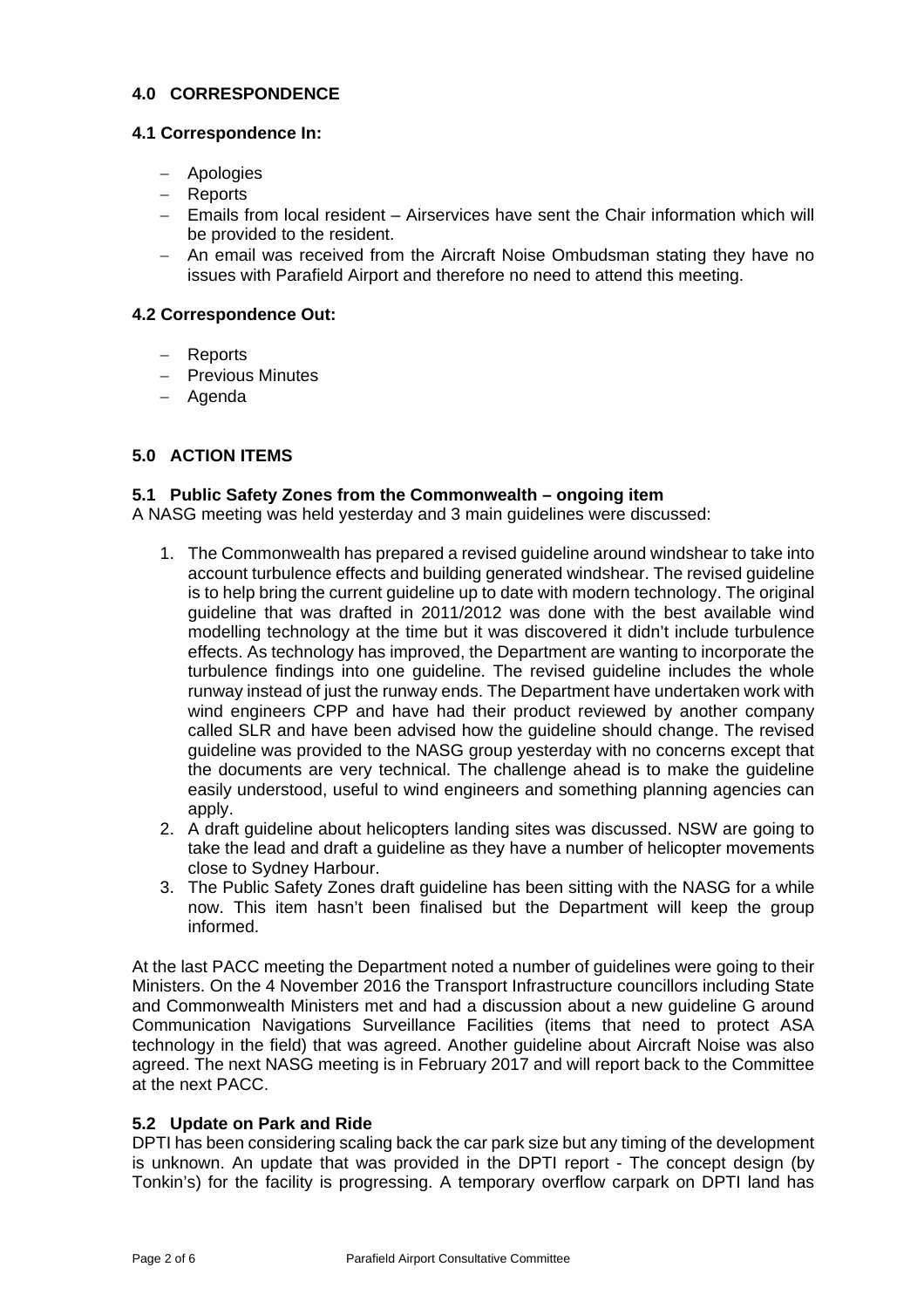recently been opened. A Committee member noted there are huge car parking problems at Mawson Lakes and hopes a decision is made soon.

# **5.3 Airservices Short-Term Noise Monitoring Program Review Report**

Please refer item 4.1.

# **6.0 AIRPORT UPDATE**

**6.1 Parafield Airport Limited Report –** tabled with the following noted: The new Parafield Airport logo was welcomed with positive feedback.

#### **6.2 Property and Development and Land Use Report –** The following noted:

The Property report was captured in the AECOM report. The Masters Store is completed but not occupied. The Brand Outlet Centre is currently marketing for retail tenants.

Minor correction in the PCF report under Airport Development 'New retail centre/leisure centre proposed for the portion of the Commercial Estate south of Kesters Road (4 Ha)'. The airport are not looking for a leisure centre as this requires a merit use under the Master Plan.

A video was shown on the proposed Northern Adelaide Food Park. The video shows longterm concepts and will be made public when the public consultation period commences early next year. All buildings are conceptual as the scale is yet to be determined. The Innovation centre area could include smaller food operators. Vernal pools provides a good setback so the buildings aren't constructed right on Elder Smith Road. The potential for air freight does exist because of the proximity to the operators but the scale would be very limited. A lot of work has gone into this design, including testing and modelling wind turbulence and creating solar panels on roofs with no glare.

**6.3 Environment Report –** tabled with the following noted: The average bird abundance across the airport has decreased to below the 5-year average following an unseasonal increase through the winter months. Harassment effort has remained higher than the 5-year average and is proving to work.

**6.4 Planning Co-ordination Forum (PCF) Report –** tabled with the following noted: Referring to the NASG Guidelines, the PCF requested the PCF Chair to invite a representative from DPTI (Planning) to attend an upcoming meeting of the Forum to allow for discussion on the new Planning Code and the need to consider the protection of ongoing airport operations. The proposed changes to the *Airports Act 1996* referring to Master Planning was also discussed at the forum.

**6.5 Technical Working Group (PATWG) –** tabled with the following noted: No breaches to the Fly Friendly program were noted for the last quarter. The Remembrance Day minutes' silence went well with FTA grounding aircraft for that period. A general discussion was had around infrastructure planning including extra signage on the airfield.

**6.6 2017 Master Plan Update –** The PAL Master Plan is due in November 2017. The Draft Master Plan and the information gathering process is underway, commencing now until January 2017. A number of surveys have been conducted with tenants and currently formulating the Economic Impact Study and Aircraft Forecasts. The Consultation process will start with the State, councils and various Government departments in quarter one of 2017. The provisional Exposure Draft is scheduled for April/May 2017 with the public consultation period in quarter three of 2017 and supplied to the Minister 1 November 2017. The committee will be kept informed of any updates and a presentation will be given at the next meeting.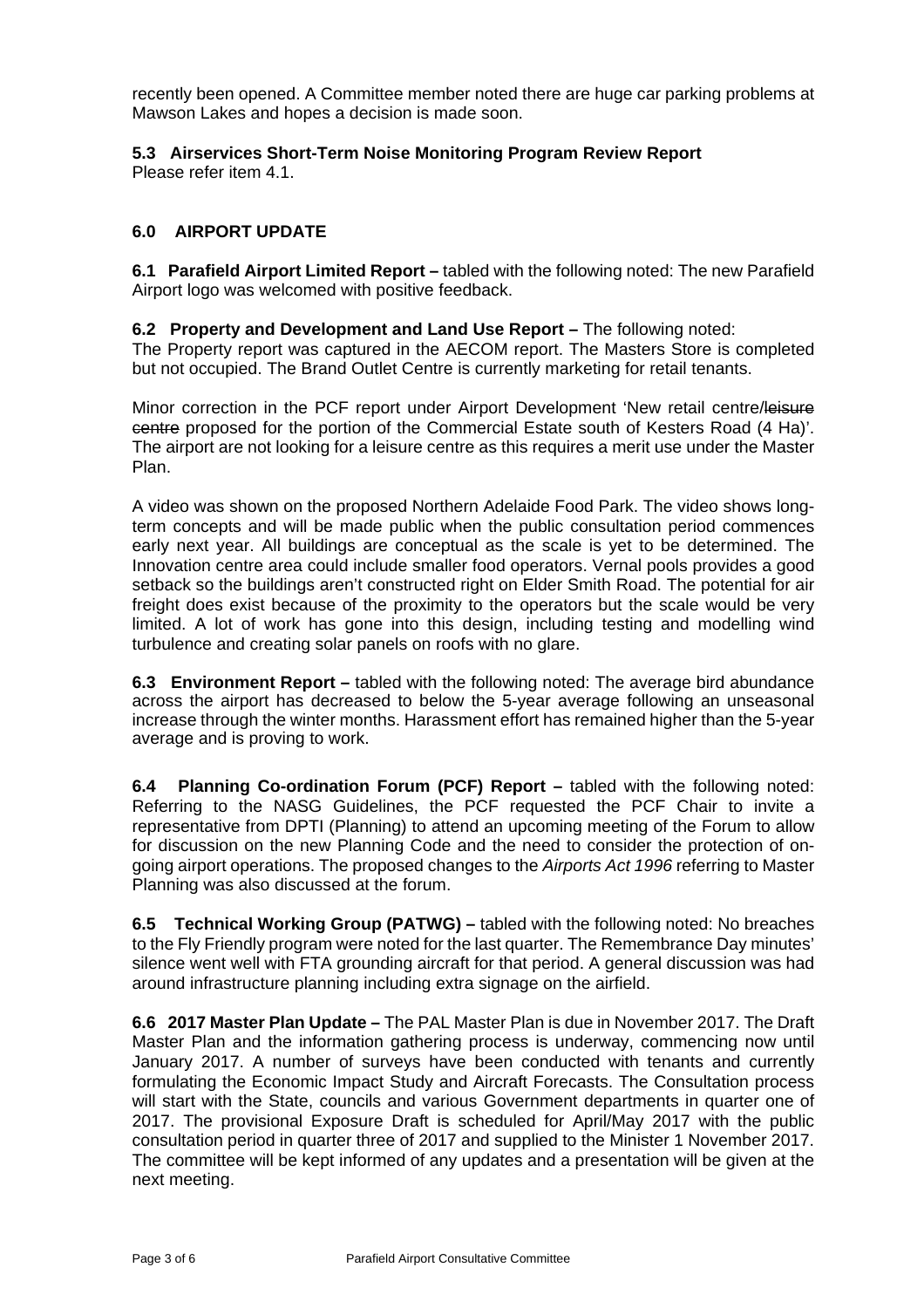The Cross Keys public consultation period will occur earlier so it doesn't clash with the Master Plan consultation. The Airport is working with Hughes PR to assist with the public consultation phase and looking at the best options to communicate with the public and working with a member of the City of Salisbury.

# **7.0 COMMUNITY AND AIRPORT AGENCY UPDATE**

**7.1 Federal Department of Infrastructure and Regional Development Report –** tabled with the following noted: An update was provided by the Department to the PCF about the changes to the Airports Act. The Department has been asked to prepare some legislation for the Government as they have done some work to modernise the policies under the Airports Act. These changes are:

- All but the 5 big Australian airports (Perth/ Sydney/ Brisbane/ Melbourne/Western Sydney (when it's open)) will stay with 5-yearly Master Plan cycles, all other airports the Department regulates will go to 8-yearly Master Plan cycle (including Adelaide and Parafield Airport). All airports will include a newly-endorsed ANEF (ASA endorses these on behalf of airports) to account for new aircraft. The Department is working with ASA around the matter of endorsement, at this stage it will still be the existing integrated noise model for developing the ANEF, if this changes, Airports will be notified. Parafield Airport can always bring forward a Master Plan if necessary.
- MDPs currently have a \$20 million threshold which will be increased to \$35 million (this amount could be indexed every 3 years). The Minister can specify what costs are included in the calculations of a MDP and what should or shouldn't be added.
- Introducing a 15 business day response from the Minister.
- Airports can apply to the Minister for more than one extension if MDP work isn't completed in 5 years.
- Airports can advise the Minister if they don't want to proceed with an approved MDP.

The Department conducted a review of the PCF and CACGS meetings and have provided recommendations. The review showed that the meetings are working well. The Department will allow airports flexibility on how they want to consult, acknowledging the great work airports do and how they consult with tthe community. Airports will report on community meetings at the Annual Lease reviews and show what has been done over the last 12 months and what is intended over the next 12 months.

A committee member asked when Public Safety Zones legislation will be passed as councils get lots of questions. The challenge for the Government is to bring everyone together and approve one standard.

The Department hosted all the Chairs of the airports consultation committees around Australia in October. A number of interesting discussions were held and presentations given. The Aviation Advisor to the Minister gave a great presentation and it was noted he is an ex Cathay Pacific pilot trained at Parafield Airport. ASA gave a talk on the accelerate program which is a program that ASA focuses on customers, the airline and some stakeholders. The PACC is now working with local representatives from ASA which they are confident will create an enhanced presence at Committee meetings. A number of presentations were given on aviation security, disability access and planning and companion animals. The ANO, Ron Brent, gave a good presentation and it was noted he will be retiring, and the ANO are currently advertising his role.

There was also discussion around Legal action against the Minister relating to MDPs. One MDP decision had 5,000+ submissions and as the submitters weren't satisfied with the outcome they took legal action. The Department had to deal with each submitter separately in the matter. The Chair thanked the Department for the forum.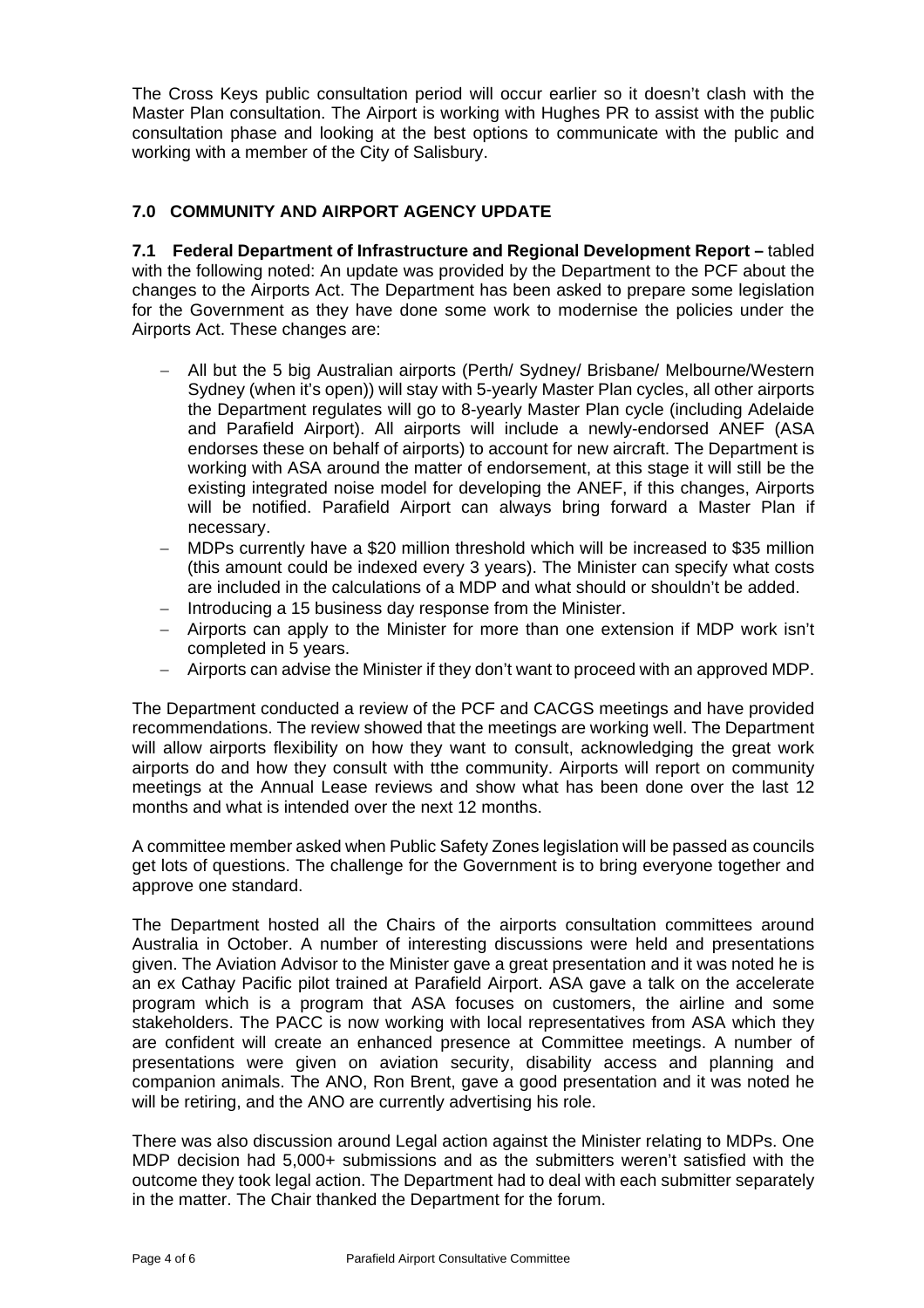It was noted that a complainant can go to the ANO office if they aren't satisfied with ASA response.

# **7.2 State Department of Planning, Transport and Infrastructure Report –** report taken as read.

## **7.3 Airservices Australia (ASA) Report – The following was noted:**

In quarter 3, 12 complainants raised issues which is a significant decrease from quarter 2 2016. The issue raised more frequently than others was training. 10 complainants were again concerned about fixed wing circuit training activity and one complainant with helicopter circuit training. All complainants were located in suburbs directly adjacent to the airport and underneath the circuit flight path.

By the end of 2016, Airservices will replace Aircraft Noise Information Reports with online reporting. Online reporting will still include data for aircraft movements, runway use and noise monitoring, but there will be more emphasis on noise issues. For major airports, the amount of data and inquires available will increase. Adelaide Airport is now available and Parafield will be available by end December 2016. Access is via the same webpage as the Aircraft Noise Information Reports. http://www.airservicesaustralia.com/publications/noisereports/noise-reports/. ASA will demonstrate the online reporting at the next meeting.

ASA require a written request for noise monitors to be installed permanently at Parafield Airport. The Chair will organise the request.

The method to lodge a complaint or make an enquiry about aircraft noise or operations with Airservices Noise Complaints and Information Service (NCIS) were noted:

- directly via **WebTrak** www.airservicesaustralia.com/aircraftnoise/webtrak/ using Airservices **online form** – www.airservicesaustralia.com/aircraftnoise/about-making-a-complaint/how-tomake-a-complaint/
- **by calling** 1800 802 584 (freecall). The hotline is staffed Monday to Friday, excluding public holidays, from 9 am-5 pm Sydney time.
- by **fax** (02) 9556 6641 or
- by **mail** Noise Complaints and Information Service PO Box 211, Mascot NSW 1460

# **7.4 Aircraft Noise Ombudsman Report –** Nothing to report to Committee.

#### **7.5 Flight Training Adelaide (FTA) Uni SA Aviation Academy Report –** Nothing to report to Committee.

**7.6 City of Salisbury –** tabled with the following noted: Planning works have been done in Mawson Lakes but is yet to be formalised relating to the DPA last year. A decision hasn't been made yet on the 18 story development on Elder Smith Drive.

**7.7 City of Tea Tree Gully –** Nothing to report to Committee.

# **8.0 OTHER / NEW BUISNESS –**

The Chair will organise a thank you letter on behalf of the Committee to FTA for their assistance in grounding aircraft on Remembrance Day.